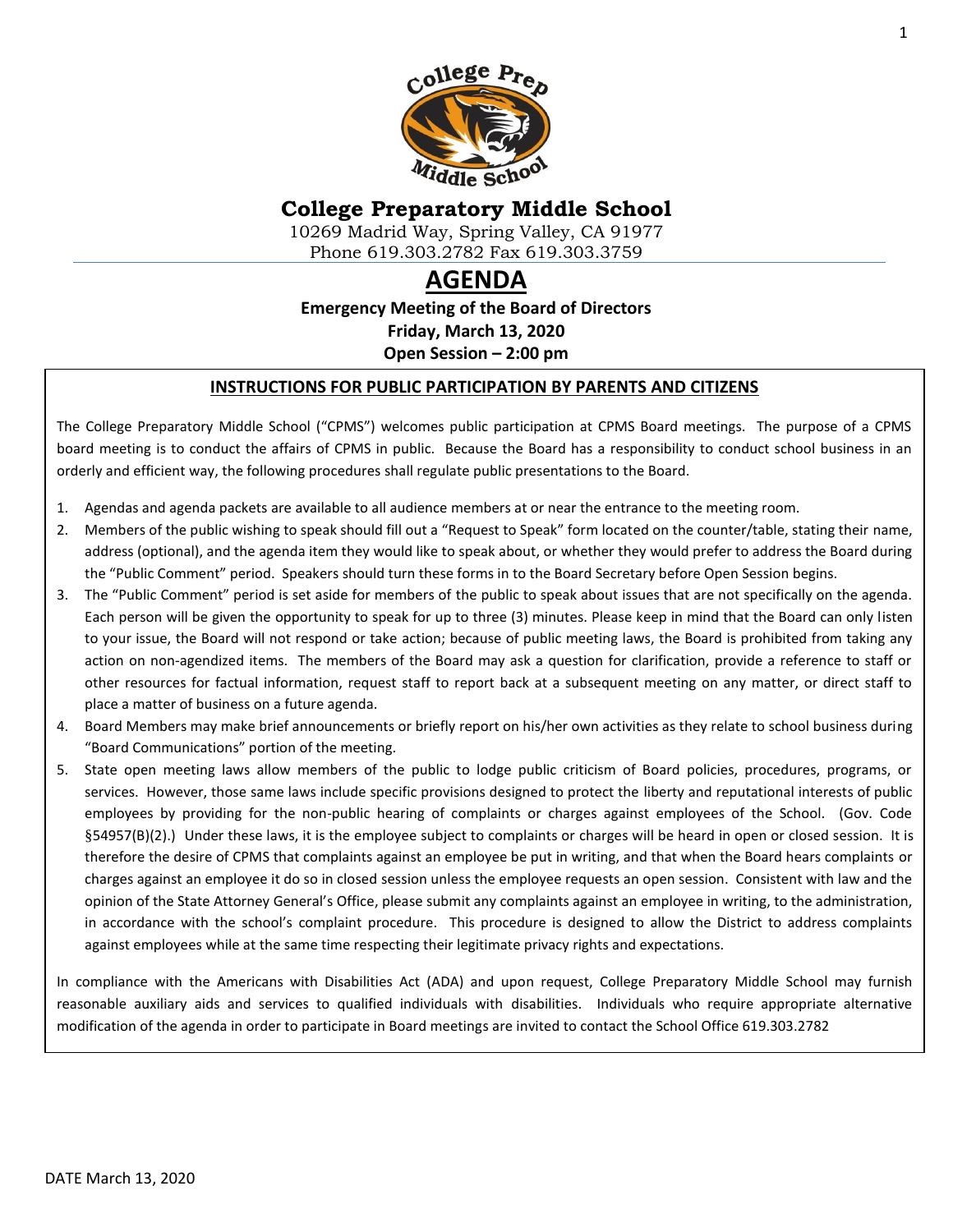## **I. PRELIMINARY**

#### **A. Call to Order**

The meeting was called to order by President Meitchik at \_\_\_\_\_ p.m.

## **B. Roll Call**

|                | Present | Absent | Arrived Late | Departed Early |
|----------------|---------|--------|--------------|----------------|
| Corey Meitchik |         |        |              |                |
| Alex Brizolis  |         |        |              |                |
| Lisa Dietrich  |         |        |              |                |
| Kathy Kinsella |         |        |              |                |
| Garth Hebbler  |         |        |              |                |

## **II. INFORMATIONAL/ACTION ITEMS**

#### **A. FINANCIAL AND BUSINESS**

1. Motion that an emergency situation exists in accordance with Government Code section 54956.5 as determined by a majority of the members of the Board of Directors. An emergency is defined as a work stoppage, crippling activity, or other activity that severely impairs public health, safety, or both.

*Recognizing Existence of Emergency Conditions.* 

Motion by: \_\_\_\_\_\_\_\_\_\_\_\_\_\_\_\_ Seconded by: \_\_\_\_\_\_\_\_\_\_\_\_\_\_ Vote:

|                | Yes/Aye | No/Nay | Abstain |
|----------------|---------|--------|---------|
| Corey Meitchik |         |        |         |
| Alex Brizolis  |         |        |         |
| Lisa Dietrich  |         |        |         |
| Kathy Kinsella |         |        |         |
| Garth Hebbler  |         |        |         |